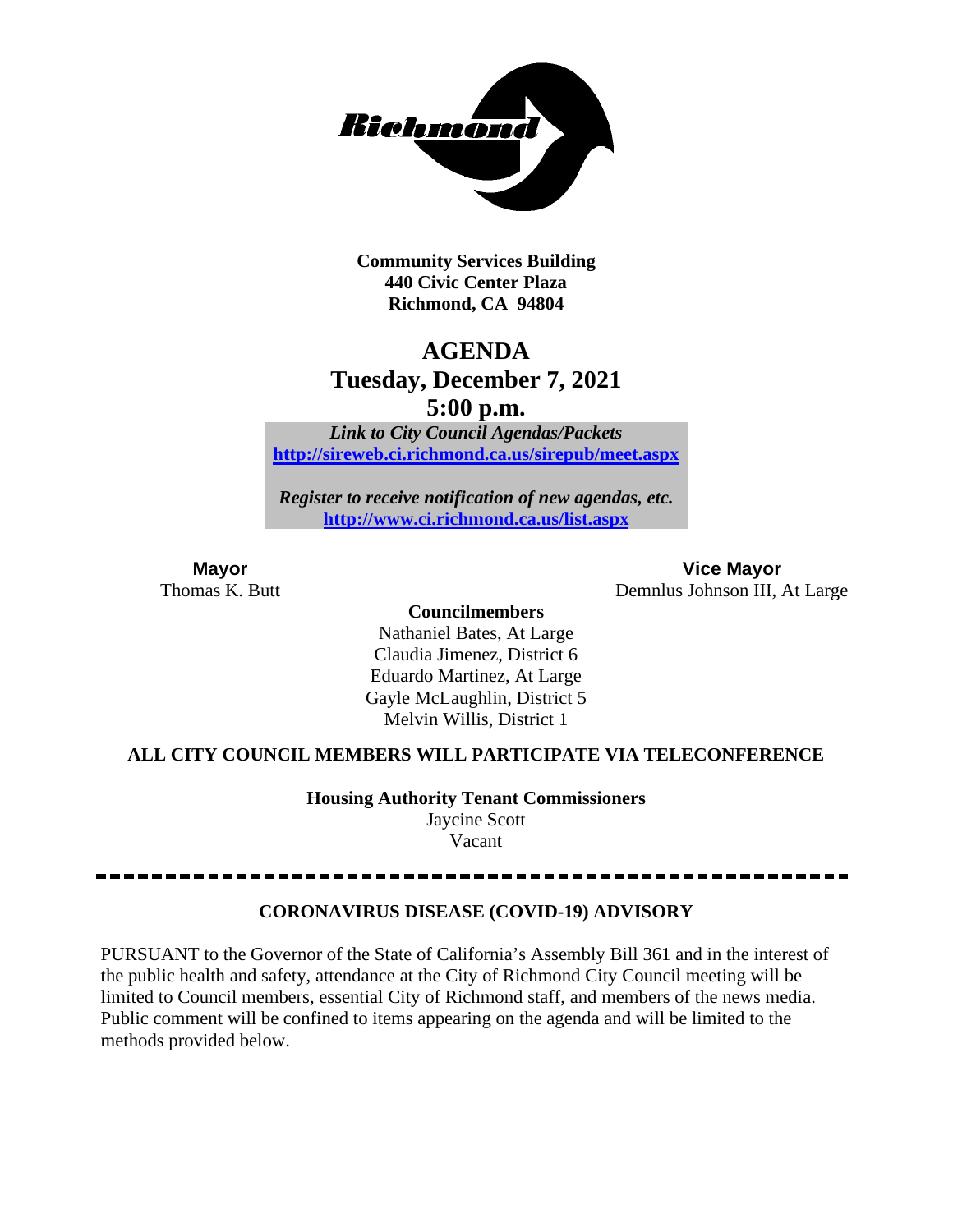#### **How to watch the meeting from home:**

- 1. KCRT Comcast Channel 28 or AT&T Uverse Channel 99
- 2. Livestream online at<http://www.ci.richmond.ca.us/3178/KCRT-Live>

## **Public comment may be submitted by mail, email and/or Zoom video conference in the manner that follows; provided that no member of the public may submit more than one verbal comment per agenda item.**

- **1.** Via mail received by 1:00 p.m. the day of the meeting, sent to 450 Civic Center Plaza, 3rd Floor, Office of the Clerk, Richmond, CA 94804.
- **2.** Via email to [cityclerkdept@ci.richmond.ca.us](mailto:cityclerkdept@ci.richmond.ca.us) by 1:00 p.m. the day of the meeting.

Emails *MUST* contain in the subject line 1) public comments – Open Session prior to Closed Session; 2) public comments – Open Forum; or 3) public comments agenda item  $#$ [include the agenda item number]. All such email will be posted on-line and emailed to the City Council before the meeting is called to order. **No individual email will be read into the record. Due to the high volume of emails received, emails that do not contain the correct identifying information in the subject line may be overlooked and may not become part of the record. Email received after 1:00 p.m. will be posted on-line following the meeting as part of the supplemental materials attached to the meeting minutes.**

**3.** Via Zoom by video conference or by phone using the following link/call-in numbers – for Open Session and City Council:

## **Please click the link below to join the webinar:**

**<https://zoom.us/j/99312205643?pwd=MDdqNnRmS2k4ZkRTOWhlUldQOUF1Zz09> Passcode: ccmeeting**

**Or iPhone one-tap:**

**US: +16699006833,,99312205643# or +13462487799,,99312205643#**

#### **Or Telephone:**

**Dial (for higher quality, dial a number based on your current location):**

```
US: +1 669 900 6833 or +1 346 248 7799 or +1 253 215 8782 or +1 312 626 6799
or +1 929 205 6099 or +1 301 715 8592
```
#### **Webinar ID: 993 1220 5643**

International numbers available: <https://zoom.us/u/aehrwCgISx>

a. To comment by video conference, click on the Participants button at the bottom of your screen and select the "Raise Your Hand" button to request to speak when Public Comment is being asked for. Speakers will be called upon in the order they select the "Raise Your Hand" feature. When called upon, press the unmute button. After the allotted time, you will then be re-muted.  $**$ 

b. To comment by phone, you will be prompted to "Raise Your Hand" by pressing "**\*9**" to request to speak when Public Comment is asked for. When called upon, you will be asked to unmuted by pressing \*6. After the allotted time, you will then be re-muted. Instructions of how to raise your hand by phone are available at: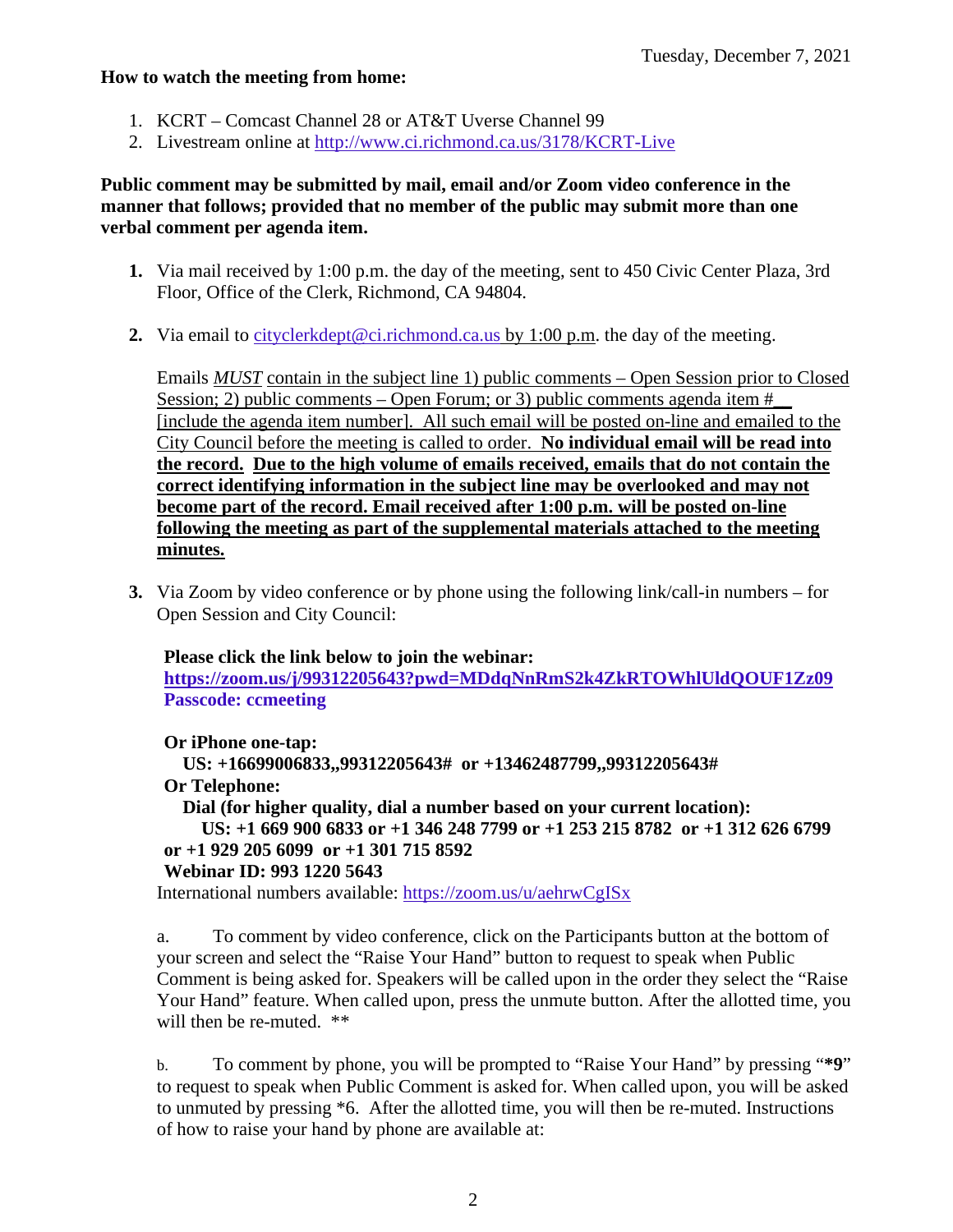\*\***The mayor will announce the agenda item number and open public comment when appropriate. Individuals who would like to address the Council should raise their hand. The mayor will close public comment when public comment is concluded**.

**Open Forum for Public Comment:** Individuals who would like to address the City Council on matters not listed on the agenda or on items remaining on the consent calendar may do so under Open Forum.

*The City cannot guarantee that its network and/or the site will be uninterrupted. To ensure that the City Council receives your comments, you are strongly encouraged to submit your comments in writing in advance of the meeting.* 

*AB 361 Procedures in the Event of Technical Difficulties: In the event the meeting broadcast is disrupted, or if a technical issue on the agency's end disrupts public participation, the legislative body board cannot take any further action on the agenda until the technical issue is resolved.*

**Record of all public comments:** Properly labeled public comments will be considered a public record, put into the official meeting record, available after the meeting as supplemental materials, and will be posted as an attachment to the meeting minutes when the minutes are posted: [http://www.ci.richmond.ca.us/Archive.aspx?AMID=31.](http://www.ci.richmond.ca.us/Archive.aspx?AMID=31)

**Procedures for Removing Consent Calendar Items from the Consent Calendar:** Members of the public who request to remove an item from the consent calendar must first discuss the item with a staff member by phone or a back-and-forth email discussion, and state the name of the staff member when requesting removal of the item from the consent calendar.

Any member of the City Council who would like to remove an item from the consent calendar must notify the appropriate staff person and the City Clerk's Office prior to the meeting. Although members of the City Council are encouraged to ask questions and share concerns with staff ahead of the meeting, they are not required to do so.

The Clerk's Office must be informed of any requests to remove items from the Consent Calendar.

**Accessibility for Individuals with Disabilities:** Upon request, the City will provide for written agenda materials in appropriate alternative formats, or disability-related modification or accommodation, including auxiliary aids or services and sign language interpreters, to enable individuals with disabilities to participate in and provide comments at/related to public meetings. Please submit a request, including your name, phone number and/or email address, and a description of the modification, accommodation, auxiliary aid, service or alternative format requested at least two days before the meeting. Requests should be emailed to [cityclerkdept@ci.richmond.ca.us](mailto:cityclerkdept@ci.richmond.ca.us) or submitted by phone at 510-620-6513, ext. 9, or 510-620-6509. Requests made by mail to City Clerk's Office, City Council meeting, 450 Civic Center Plaza, Richmond, CA 94804 must be received at least two days before the meeting. Requests will be granted whenever possible and resolved in favor of accessibility.

**Effect of Advisory on In-person public participation:** During the pendency of Assembly Bill 361, the language in this Advisory portion of the agenda supersedes any language contemplating inperson public comment.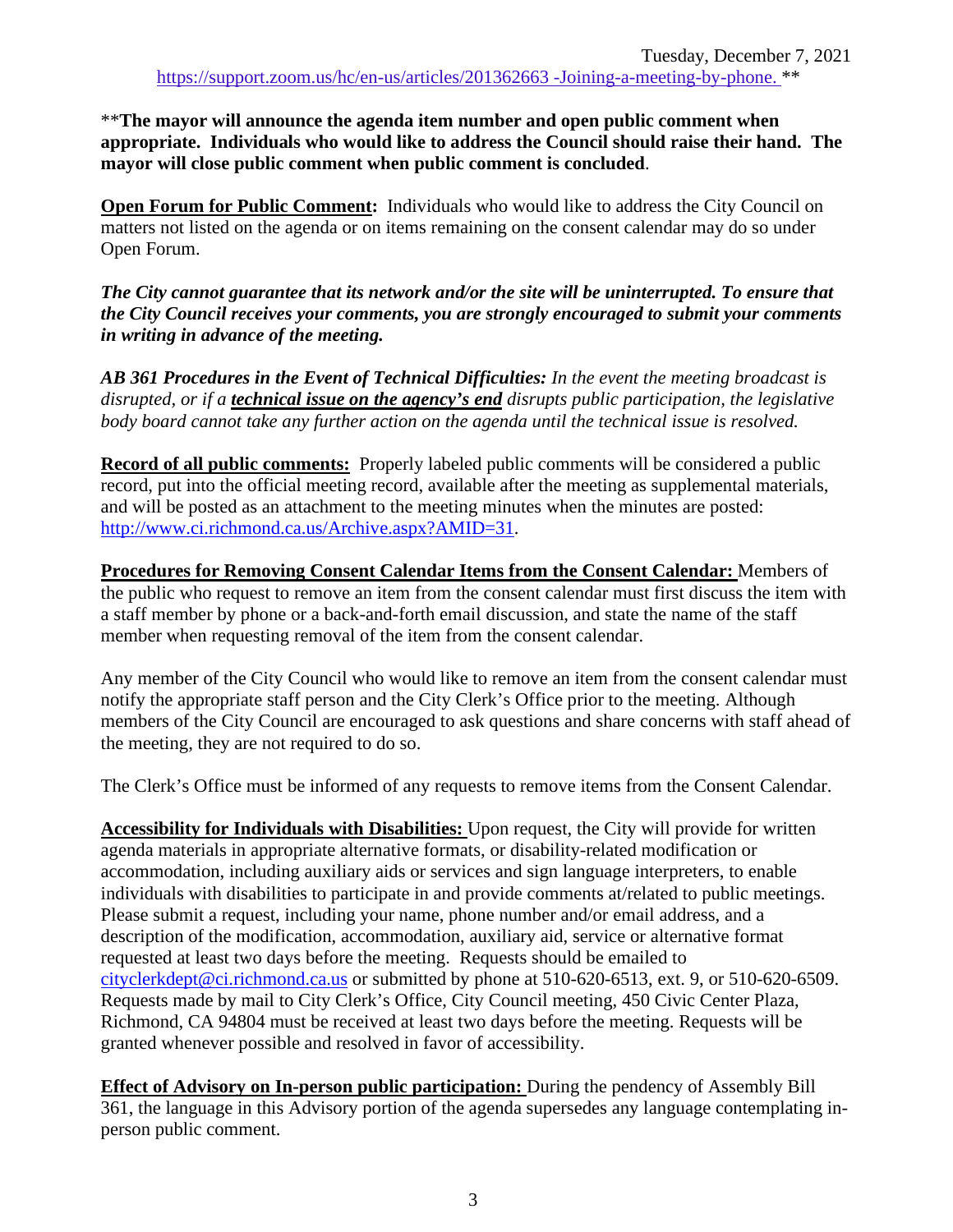# **IN PERSON MEETING PROCEDURES**

The City of Richmond encourages community participation at its City Council meetings and has established procedures that are intended to accommodate public input in a timely and time-sensitive way. As a courtesy to all members of the public who wish to participate in City Council meetings, please observe the following procedures:

**PUBLIC COMMENT ON AGENDA ITEMS:** Anyone who desires to address the City Council on items appearing on the agenda must complete and file a pink speaker's card with the City Clerk **prior** to the City Council's consideration of the item. Once the City Clerk has announced the item, no person shall be permitted to speak on the item other than those persons who have submitted their names to the City Clerk. Your name will be called when the item is announced for discussion. **Each speaker will be allowed up to TWO (2) MINUTES to address the City Council on NON-PUBLIC HEARING items listed on the agenda. Speakers are allowed up to THREE (3) minutes on PUBLIC HEARING items.**

**CONSENT CALENDAR:** Consent Calendar items are considered routine and will be enacted, approved or adopted by one motion unless a request for removal for discussion or explanation is received from the audience or the City Council. A member of the audience requesting to remove an item from the consent calendar that is sponsored by City staff must first complete a speaker's card and discuss the item with a City staff person who has knowledge of the subject material **prior** to filing the card with the City Clerk and **prior** to the City Council's consideration of Agenda Review. Councilmembers who request to remove an item from the consent calendar must do so during Agenda Review. An item removed from the Consent Calendar may be placed anywhere on the agenda following the City Council's agenda review.

**CONDUCT AT MEETINGS:** Richmond City Council meetings are limited public forums during which the City strives to provide an open, safe atmosphere and promote robust public debate. Members of the public, however, must comply with state law, as well as the City's laws and procedures and may not actually disrupt the orderly conduct of these meetings. The public, for example, may not shout or use amplifying devices, must submit comment cards and speak during their allotted time, may not create a physical disturbance, may not speak on matters unrelated to issues within the jurisdiction of the City Council or the agenda item at hand, and may not cause immediate threats to public safety.

**CITY HARASSMENT POLICY:** The City invites public comment and critique about its operations, including comment about the performance of its public officials and employees, at the public meetings of the City Council and boards and commissions. However, discriminatory or harassing comments about or in the presence of City employees, even comments by third parties, may create a hostile work environment, if severe or pervasive. The City prohibits harassment against an applicant, employee, or contractor on the basis of race, religious creed, color, national origin, ancestry, physical disability, medical condition, mental disability, marital status, sex (including pregnancy, childbirth, and related medical conditions), sexual orientation, gender identity, age or veteran status, or any other characteristic protected by federal, state or local law. In order to acknowledge the public's right to comment on City operations at public meetings, which could include comments that violate the City's harassment policy if such comments do not cause an actual disruption under the Council Rules and Procedures, while taking reasonable steps to protect City employees from discrimination and harassment, City Boards and Commissions shall adhere to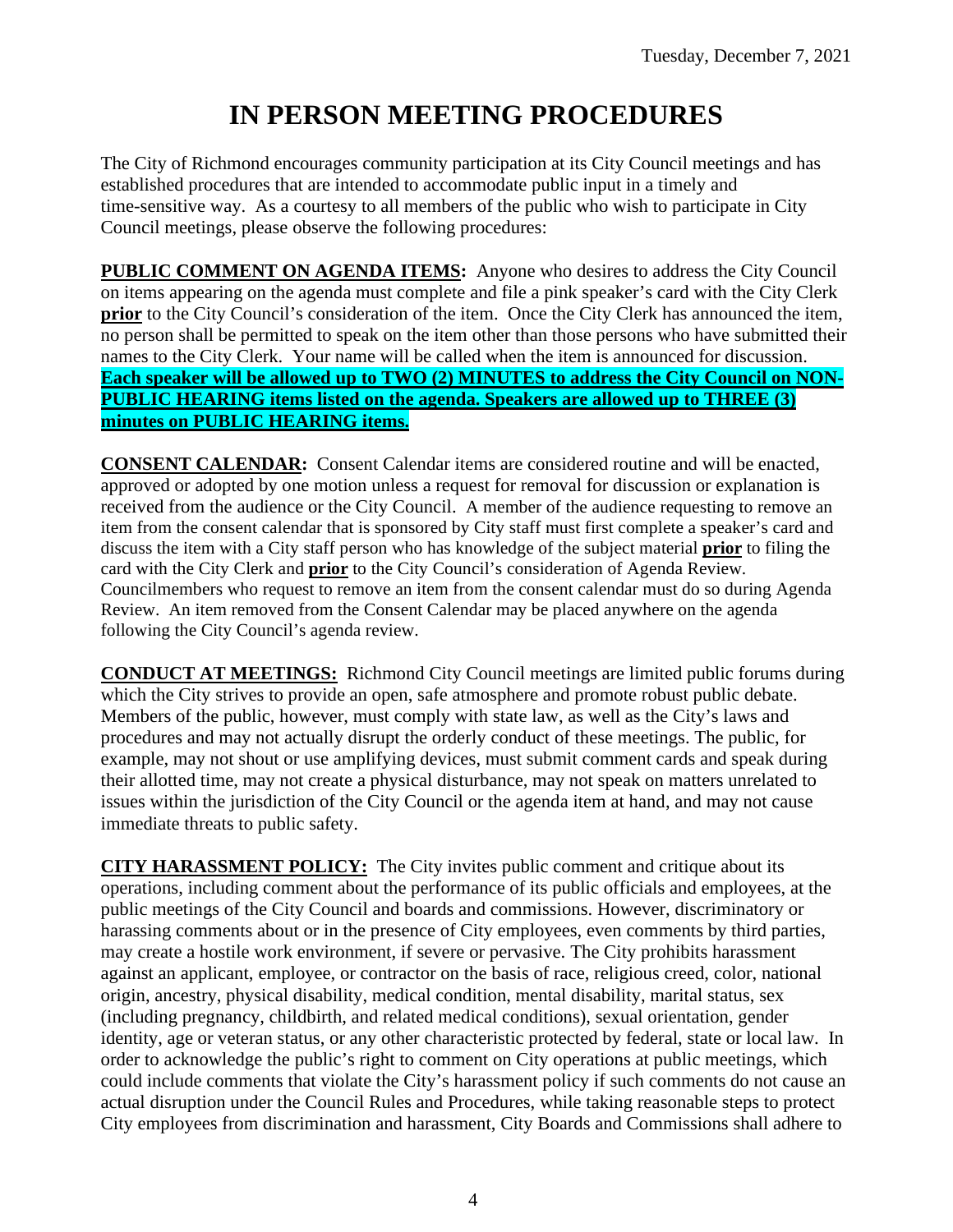the following procedures. If any person makes a harassing remark at a public meeting that violates the above City policy prohibiting harassment, the presiding officer of the meeting may, at the conclusion of the speaker's remarks and allotted time: (a) remind the public that the City's Policy Regarding Harassment of its Employees is contained in the written posted agenda; and (b) state that comments in violation of City policy are not condoned by the City and will play no role in City decisions. If any person makes a harassing remark at a public meeting that violates the above City policy, any City employee in the room who is offended by remarks violating the City's policy is excused from attendance at the meeting. No City employee is compelled to remain in attendance where it appears likely that speakers will make further harassing comments. If an employee leaves a City meeting for this reason, the presiding officer may send a designee to notify any offended employee who has left the meeting when those comments are likely concluded so that the employee may return to the meeting. The presiding officer may remind an employee or any council or board or commission member that he or she may leave the meeting if a remark violating the City's harassment policy is made. These procedures supplement the Council Rules and Procedures relating to disruption of orderly conduct at Council meetings.

Any law enforcement officer on duty or whose service is commanded by the presiding officer shall be Sergeant-at-Arms of the Council meetings. He/she, or they, shall carry out all orders and instructions given by the presiding officer for the purpose of maintaining order and decorum at the Council meetings (City Council Rules of Procedure and Order Section III F, RMC Section 2.12.030).

**\*\*\*\*\*\*\*\*\*\*\*\*\*\*\*\*\*\*\*\*\*\*\*\*\*\*\*\*\*\*\*\*\*\*\*\*\*\*\*\*\*\*\*\*\*\*\*\*\*\*\*\*\*\*\*\*\*\***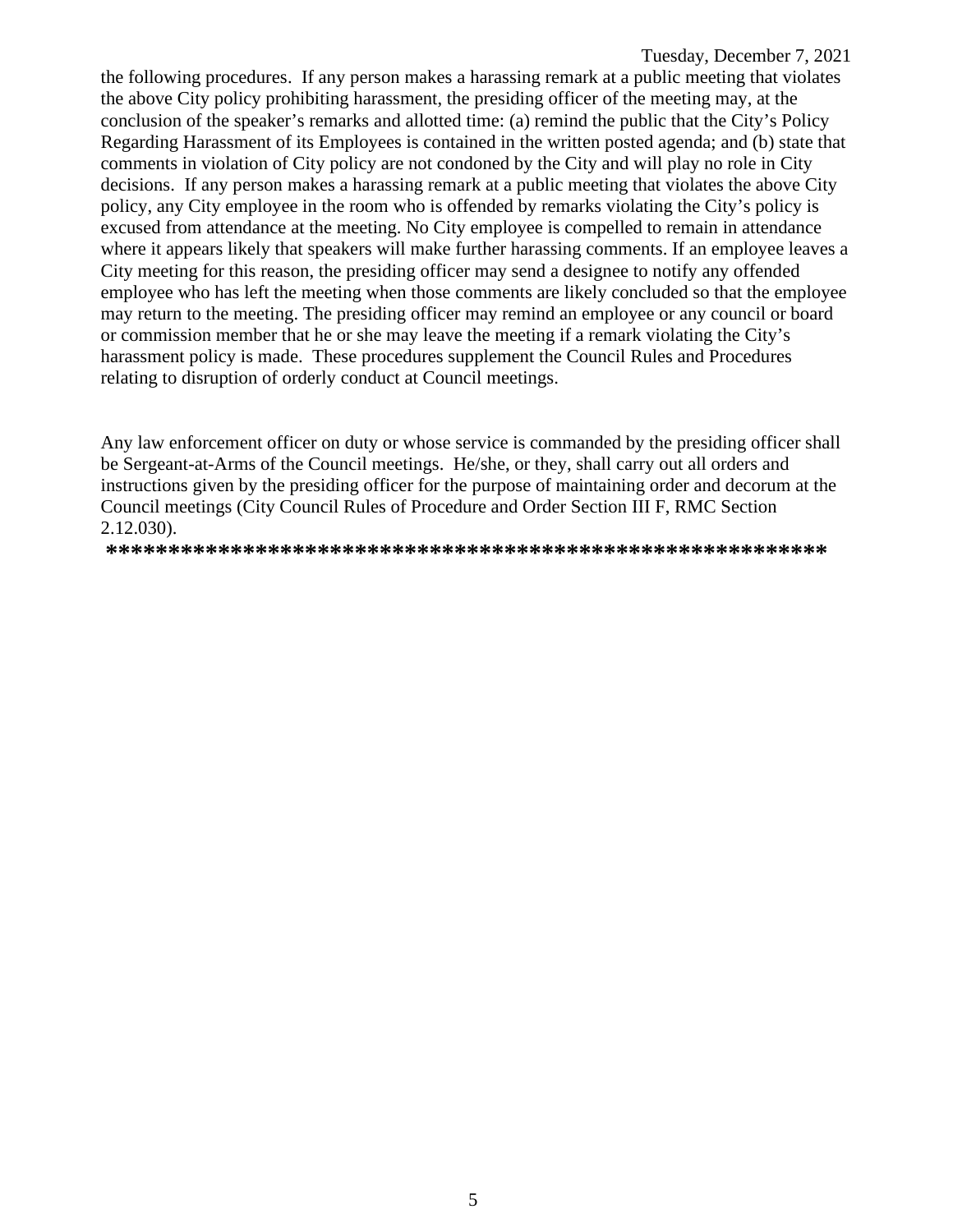## **OPEN SESSION TO HEAR PUBLIC COMMENT BEFORE CLOSED SESSION**

#### 5:00 p.m.

## **CLOSED SESSION**

#### **CITY COUNCIL**

CONFERENCE WITH LEGAL COUNSEL - EXISTING LITIGATION (paragraph (1) of Subdivision [d] of Government Code Section 54956.9):

SPRAWLDEF et al. v. City of Richmond

The Guidiville Rancheria of California, et al. v. The United States of America, et. al.

North Coast Rivers Alliance et al./Point Molate Alliance et al. v. City of Richmond

CONFERENCE WITH LEGAL COUNSEL - ANTICIPATED LITIGATION (Significant exposure to litigation pursuant to paragraph (2) of Subdivision (d) and Subdivision(e)(3) of Government Code Section 54956.9):

In light of the California Court of Appeal's decision in Fowler v. City of Lafayette, the City Attorney's Office is attaching to this agenda four communications regarding the amended judgment and various agreements related to Point Molate. These letters provide the existing facts and circumstances for going into closed session on these items pursuant to California Government Code Section 54956.9(d)(2) and (e)(3).

CONFERENCE WITH LEGAL COUNSEL - ANTICIPATED LITIGATION (initiation of litigation pursuant to paragraph (4) of Subdivision (d) of Government Code Section 54956.9) pursuant to California Government Code Sections 54956.9(d)(4):

In re National Prescription Opiate Litigation, United States District Court for the Northern District of Ohio, MDL No. 2804, Case No. 17-MD-2804 (class action).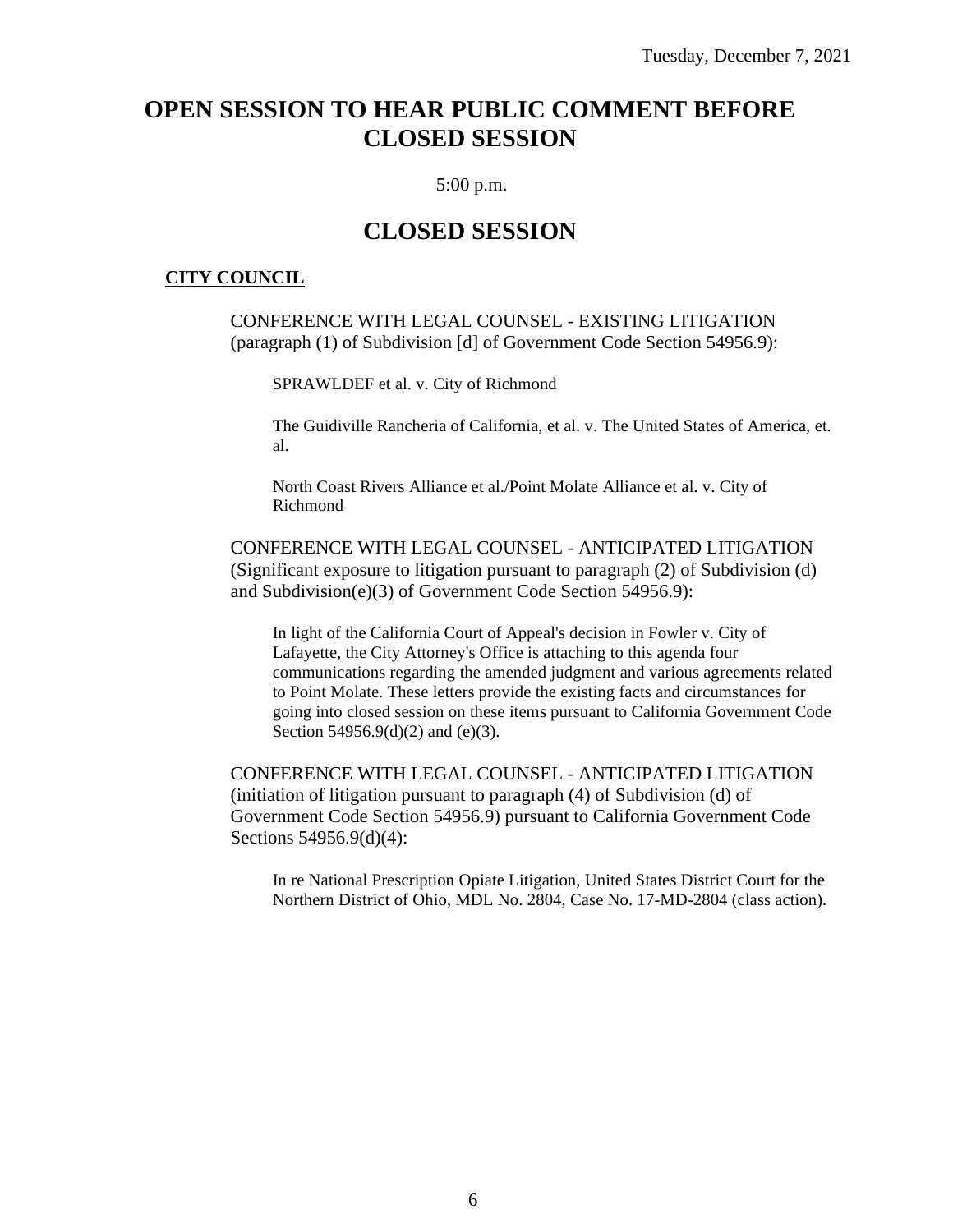#### CONFERENCE WITH LABOR NEGOTIATORS (Government Code Section 54957.6):

Agency Representatives: Jack Hughes Employee organizations:

- 1. SEIU Local 1021 Full Time Unit
- 2. SEIU Local 1021 Part Time Unit
- 3. IFPTE Local 21 Mid-Level Management Unit
- 4. IFPTE Local 21 Executive Management Unit
- 5. Richmond Police Officers Association RPOA
- 6. Richmond Police Management Association RPMA
- 7. IAFF Local 188
- 8. Richmond Fire Management Association RFMA

Unrepresented employee: Interim City Attorney Agency Representative: Acting City Manager and Interim Sr. Asst. City Attorney

PUBLIC EMPLOYEE APPOINTMENT (Government Code Section 54957.6):

Interim City Attorney

LIABILITY CLAIMS -(Government Code Section 54956.9):

Cheryl Odom v. City of Richmond

## **B. PUBLIC COMMENT BEFORE CLOSED SESSION**

#### **C. ADJOURN TO CLOSED SESSION**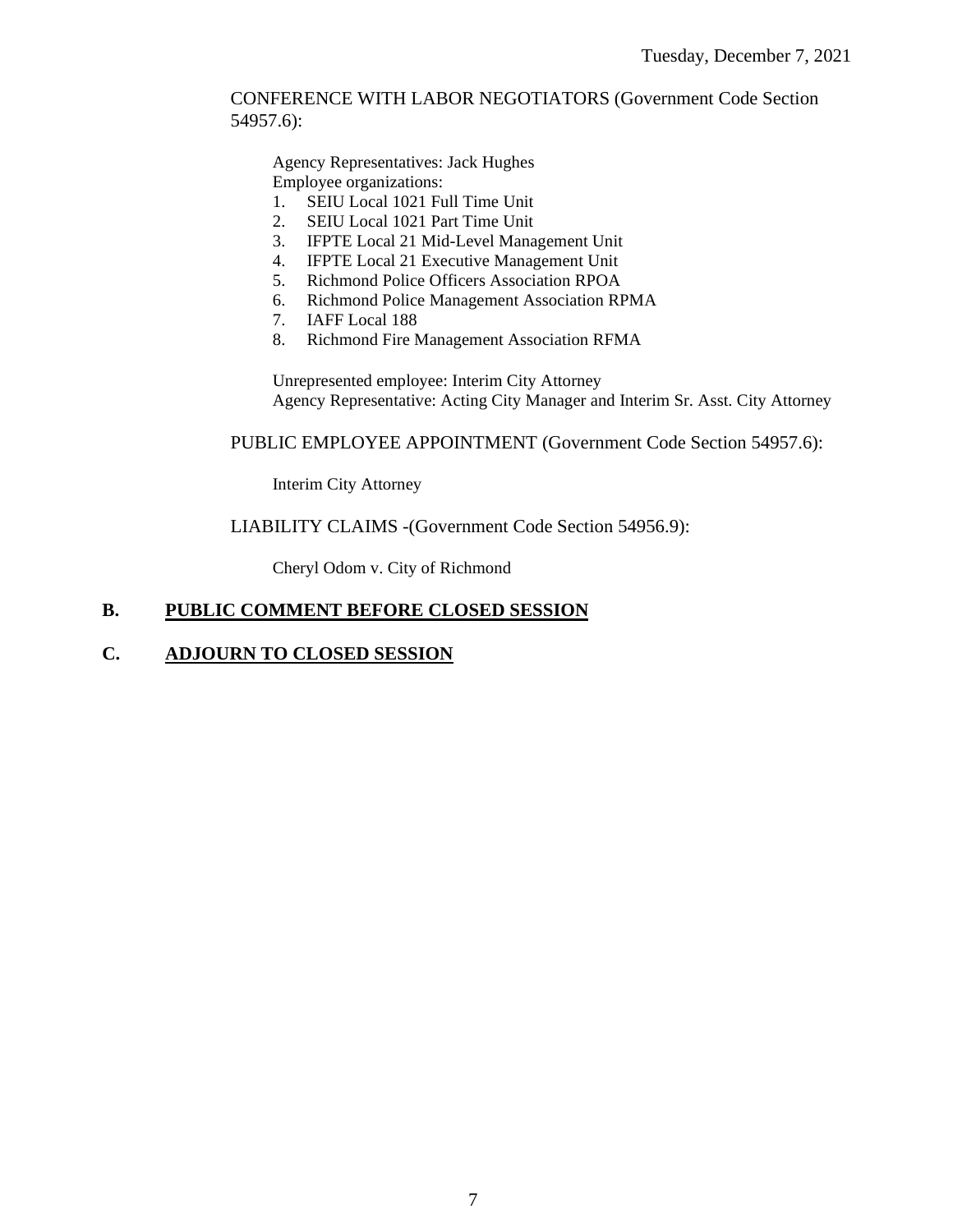## **REGULAR MEETING OF THE RICHMOND CITY COUNCIL**

6:30 p.m.

## **A. ROLL CALL**

- **B. PUBLIC COMMENT INSTRUCTIONAL VIDEO**
- **C. STATEMENT OF CONFLICT OF INTEREST**
- **D. AGENDA REVIEW**

## **E. PRESENTATIONS, PROCLAMATIONS, AND COMMENDATIONS**

**E-1.** ANNOUNCE recent resignation from City of Richmond boards, commissions, and committees; and ANNOUNCE vacancies as of November 17, 2021, and ask that interested individuals send applications to the City Clerk - Office of the Mayor (Mayor Tom Butt 510-620-6503).

## **F. REPORT FROM THE CITY ATTORNEY OF FINAL DECISIONS MADE DURING CLOSED SESSION**

## **G. REPORT FROM THE CITY MANAGER (PUBLIC COMMENT WILL BE ALLOWED UNDER OPEN FORUM)**

**H. ABATEMENT REPORT FROM THE PUBLIC WORKS DIRECTOR (PUBLIC COMMENT WILL BE ALLOWED UNDER OPEN FORUM)**

## **I. OPEN FORUM FOR PUBLIC COMMENT**

## **J. CITY COUNCIL CONSENT CALENDAR**

- **J-1.** ADOPT a resolution authorizing the city manager or designee to submit an application for Per Capita program grant funds for Boorman Park; and ACCEPT and APPROPRIATE grant funds, if awarded - Public Works Department (Joe Leach 510-620-5478).
- **J-2.** APPROVE a sixth contract amendment with Stommel, Inc. dba Pursuit North/Lehr for police vehicle outfitting, extending the contract term from July 1, 2016, to December 31, 2022, and increasing the payment limit by \$270,000, for a total of \$1,387,000 - Public Works Department (Joe Leach 510-620-5748).
- **J-3.** APPROVE the minutes of the regular October 19 and special November 30, 2021, meetings of the City Council - City Clerk's Office (Pamela Christian 510- 620-6513).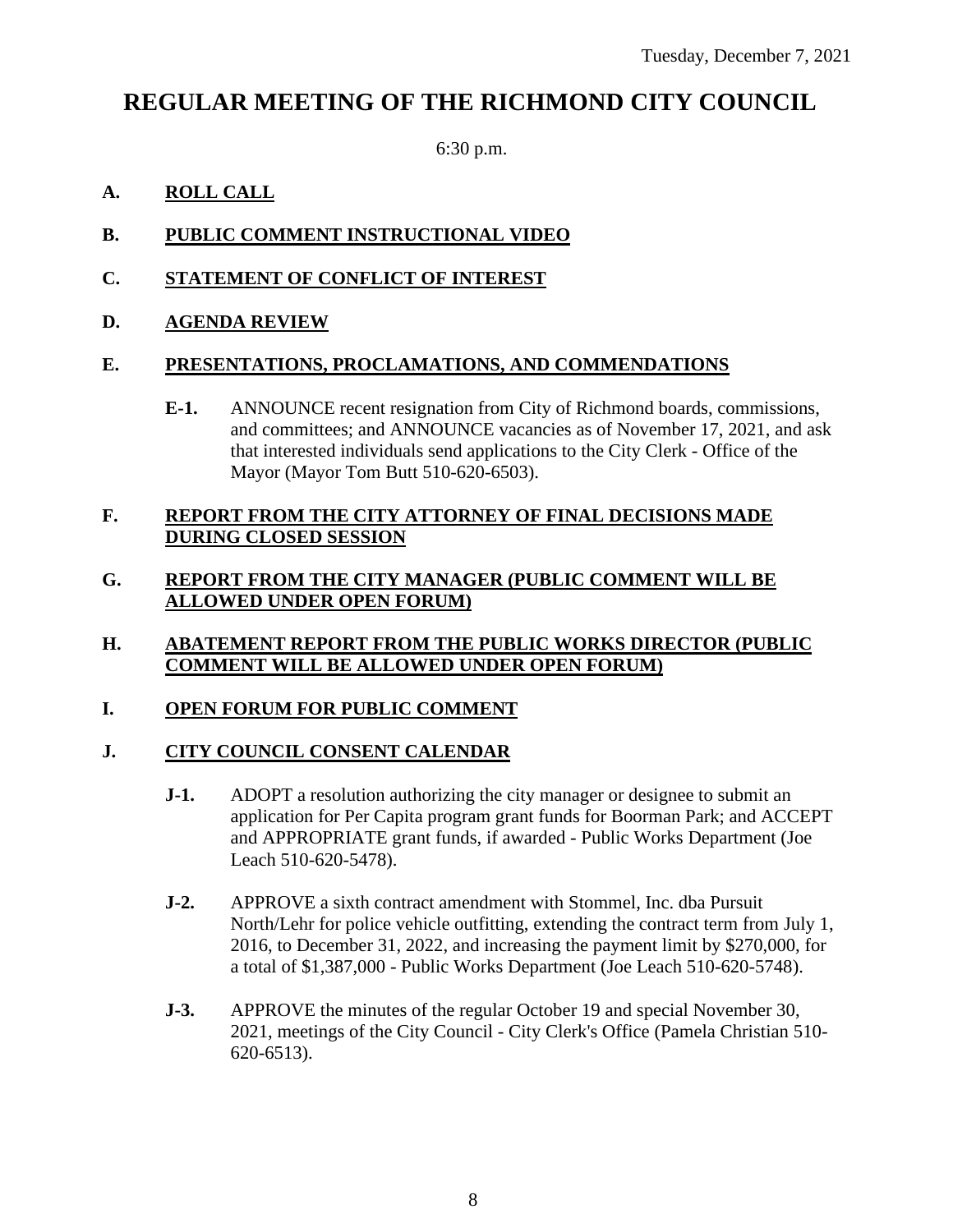- **J-4.** APPROVE an appointment to the Richmond-Zhoushan Sister City Commission; APPOINT Bobby Winston, new appointment, seat #6, term expiration date December 31, 2023 - Office of the Mayor (Mayor Tom Butt 510-620-6503).
- **J-5.** APPROVE a second amendment to the Legal Services Agreement with the Telecom Law Firm for representation of the City concerning wireless communications matters, including assistance with review of wireless and wired siting applications, to increase the contract amount by \$300,000, for a total not to exceed \$600,000 (with funds for payment generated from fees from the wireless applications and/or from revenue collected from the leasing of City-owned property by wireless carriers), with a term ending June 30, 2024 - Community Development Department (Lina Velasco 510-620-6706).
- **J-6.** RECEIVE a written report on Measure U implementation Finance Department (Anil Comelo 510-620-6600/Belinda Brown 510-620-6740/Antonio Banuelos 510-620-6741).
- **J-7.** AUTHORIZE a contract with Charles River Associates in an amount not to exceed amount \$40,000, to perform a peer review of the City's Municipal Advisor's recommendations regarding the Pension Obligation Bonds (POB), for a one-year term beginning December 8, 2021, and ending December 8, 2022 - Finance Department (Anil Comelo 510-620-6600).
- **J-8.** ADOPT a resolution approving a three percent annual cost of living increase, in addition to the two percent minimum cost of living increase, for the recipients of the General Pension Fund, for a total annual cost of living increase of five percent for these recipients - Finance Department (Belinda Brown 510-620- 6740/Delmy Cuellar 510-620-6790).
- **J-9.** APPROVE the sole-source contract with BLD Consulting to provide data management planning, configuration, customization and reporting services for Fire Department's Records Management System for a total amount not to exceed \$40,000, for a term through November 30, 2024 - Fire Department (Chief Angel Montoya 510-307-8041).
- **J-10.** APPROVE a contract with Bode Cellmark Forensics, Inc., in an amount not to exceed \$199,000, from September 7, 2021, to February 28, 2022 - Police Department (Acting Chief Louie Tirona 510-621-1802).
- **J-11.** APPROVE a sole-source contract with Contra Costa County for Coordinated Outreach Referral and Engagement (CORE) services to continue service to the City of Richmond for Fiscal Year 2021/2022, at a cost not to exceed \$144,333, from July 1, 2021, to June 30, 2022 - Police Department (Acting Chief Louie Tirona 510-621-1802.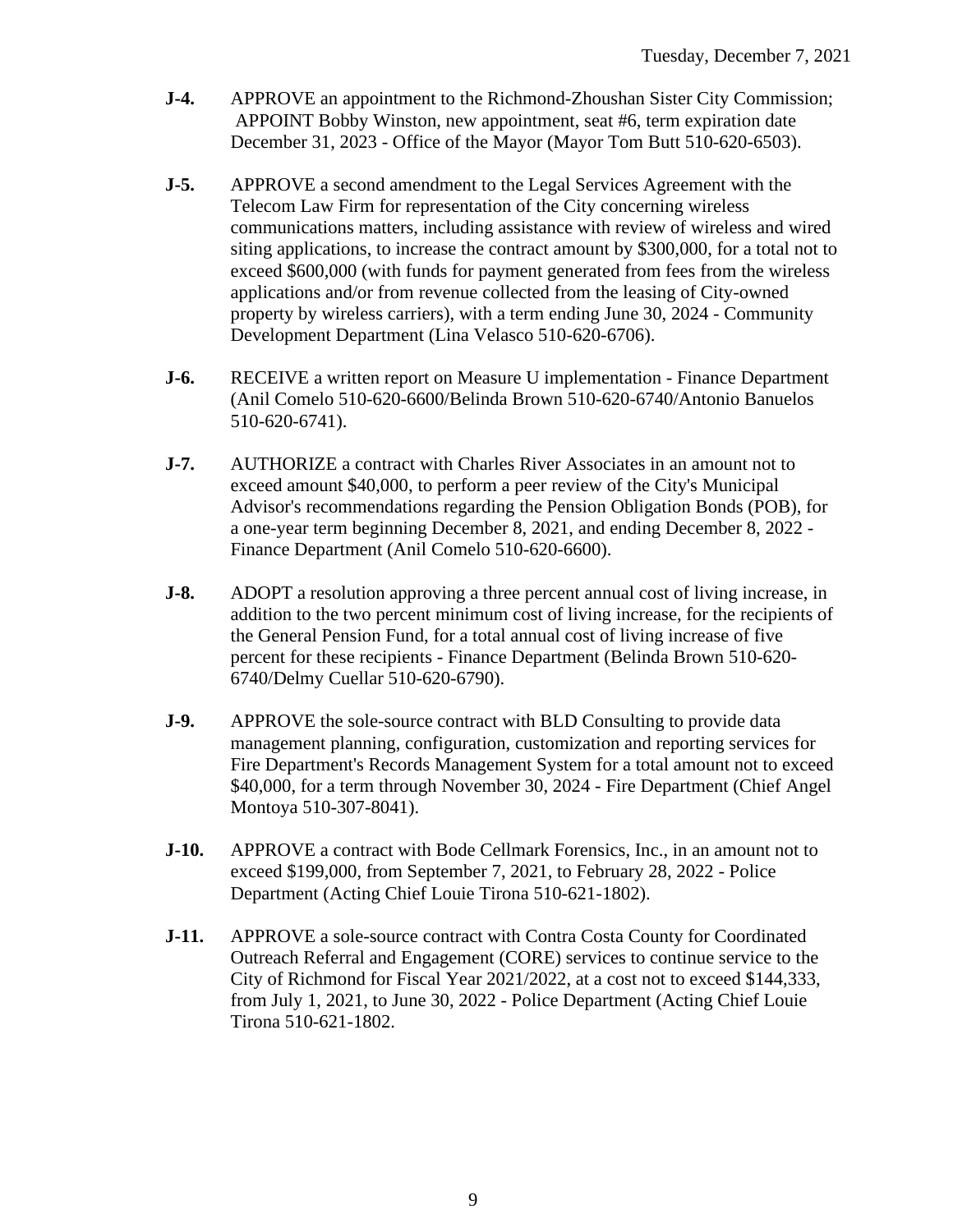- **J-12.** APPROVE a five-year contract with Peregrine Technology, an analytic platform that integrates data to provide for greater case solvability, in an amount not to exceed \$1,097,500 (\$219,500 annually), from November 1, 2021, to October 31, 2026 - Police Department (Acting Chief Louie Tirona 510-621-1802).
- **J-13.** APPROVE an agreement with SF Global, LLC to support the implementation of Richmond's Municipal Identification Card Program through December 2024, with three, two-year extension options; and DIRECT staff to incorporate the intake and marketing components of the program into a City of Richmond department - City Manager's Office (LaShonda White 510-620-6512).
- **J-14.** ADOPT a resolution to update the 2022 solid waste collection rates City Manager's Office (Shasa Curl/Samantha Carr 510-620-5407).
- **J-15.** ADOPT a resolution approving the establishment of a Cannabis Equity Program including a Cannabis Equity Assessment, and a Cannabis Equity Manual - City Manager's Office (Shasa Curl/Thomas Omolo 510-620-6512).
- **J-16.** APPROVE City Attorney Teresa Stricker's request to make December 22, 2021, her last day of employment with the City of Richmond - City Attorney's Office (Heather Mc Laughlin 510-620-6509).
- **J-17.** ADOPT a resolution commending outgoing City Attorney Teresa Stricker for her service and professionalism; and renouncing and condemning statements about the city attorney made by Mayor Tom Butt - Councilmembers Claudia Jimenez (510-620-6565), Eduardo Martinez (510-620-6593), and Melvin Willis (510-412-2050).
- **J-18.** APPROVE a \$40,000 amendment to the legal services agreement with the law firm of Burke Williams, & Sorensen, LLP for general municipal and personnel matters for a total amount not to exceed \$140,000 – City Attorney's Office (Heather Mc Laughlin 510-620-6509).
- **J-19.** APPROVE (1) a \$50,000 amendment to the legal services agreement with the law firm of Burke Williams, & Sorensen, LLP for general municipal and personnel matters for a total amount not to exceed \$100,000 and (2) an additional appropriation of \$50,000 from the general fund to pay for a portion of the second contract amendment - City Attorney's Office (Heather Mc Laughlin 510-620-6509).
- **J-20.** APPROVE (1) a \$75,000 amendment to the legal services agreement with the law firm of Meyers Nave, LLP for general municipal law advice and litigation for a total amount not to exceed \$85,000 and (2) an additional appropriation of \$75,000 from the general fund to pay for the first contract amendment – City Attorney's Office (Heather Mc Laughlin 510-620-6509).